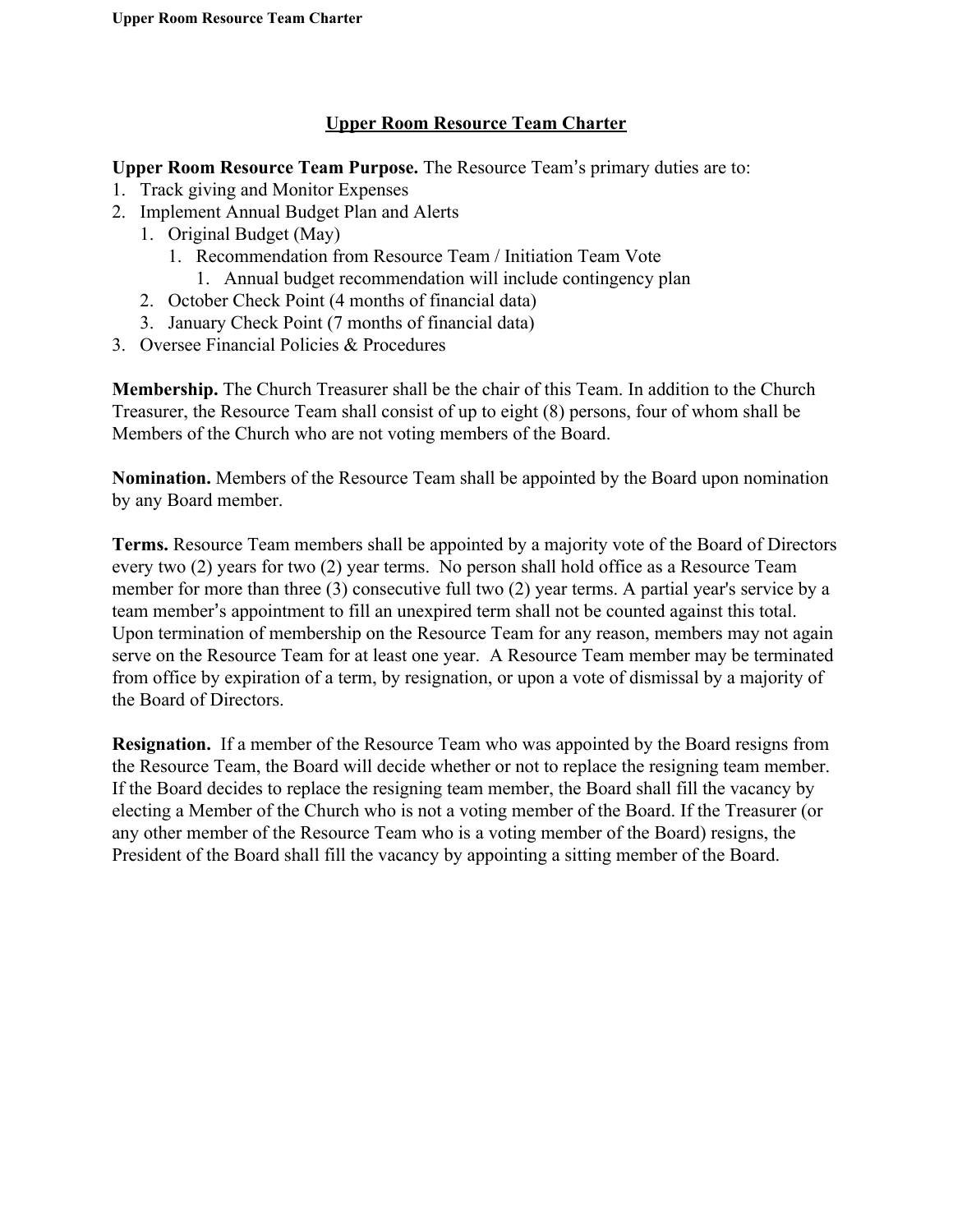#### **Current Team Members and Responsibilities**

- 1. Jay Chapman
	- 1. Resource Team Chair
	- 2. Meet weekly with UR staff liaison
	- 3. Prepare for and run monthly Resource Team meetings
	- 4. Implement annual budget plan
	- 5. Summarize monthly alerts and recommend action steps
	- 6. Hold team members accountable to specific responsibilities
	- 7. Attend monthly Initiation Team meetings
- 2. Dave Melander
	- 1. Volunteer Staff Accountant
	- 2. Track giving and monitor expenses
		- 1. Generate monthly budget update 2-page report
		- 2. Generate monthly detailed budget reports
- 3. Stephanie Ricke
	- 1. Contribution tracking
	- 2. Giving reports to community
- 4. Dave Dover
	- 1. Sunday offering scheduling and processing
- 5. Bryan Freeland
	- 1. Financial policies and procedures handbook including accounting practices
- 6. Joe McDonald
	- 1. UR Staff liaison to Resource Team
	- 2. Financial Alerts portion of monthly 2-page budget update
	- 3. Weekly check writing
	- 4. Retirement Plan Administration (in consultation with Jay)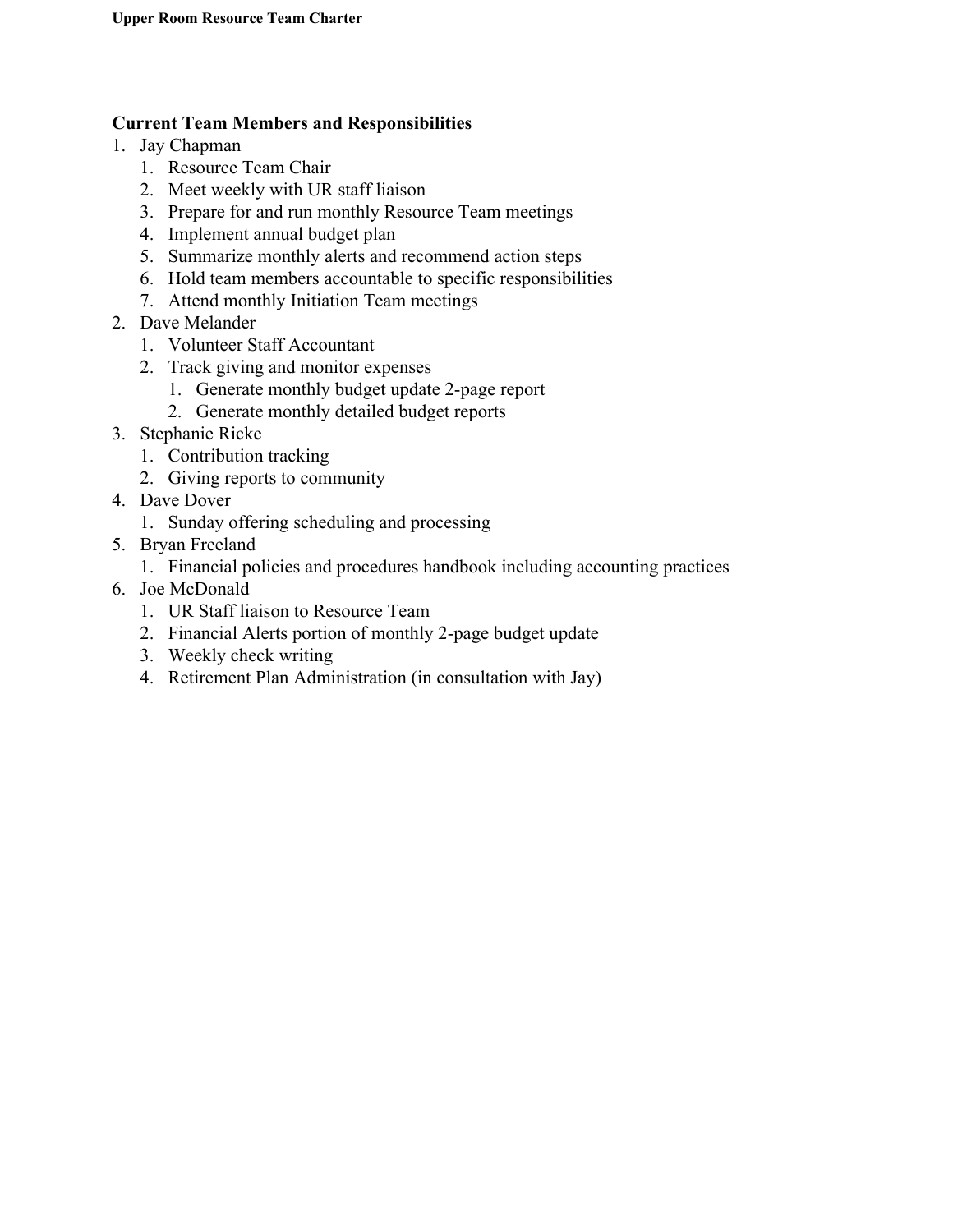**Team Responsibilities.**  The big picture duties of this team are outlined in the "Upper Room Resource Team Purpose" section above. Specific responsibilities in fulfilling those duties will include, but are not limited to the following:

## **Track giving**

- **1. Sunday Offering Scheduling and Processing**: Collect, count and deposit Sunday offering according to financial policies and procedures
- **2. Individual Giver Data and Giving Statements:**
	- **1.** Initiate and maintain procedures to receive, account for, secure and disburse monies, gifts and financial instruments contributed to support and further Church interests
	- **2.** Monitor congregational giving and ensure the accuracy of giving records of the congregants
	- **3.** Provide timely giving reports to community members
- **3. Financial Alerts:** Develop and implement systems to alert Board and staff of revenue or cash flow discrepancies to ensure timely communication of such to staff, community and/or individual givers

## **Monitor expenses**

- **1. Monthly Reporting:** Monitor spending, receipts, other expenditures and cash flow during the course of the fiscal year and offer recommended spending appropriations and authorizations that may be timely and prudent to the Board at agreed upon times within the fiscal year (October and January)
	- **1.** In deficit situations, Resource Team will recommend to Board appropriate reductions in expenses to bring about a balanced budget
	- **2.** In surplus situations, Resource Team will recommend to Board the release and usage of funds to be used in a manner consistent with the vision and goals of the community and staff
- **2. Balance Sheet:** Provide financial status/cash position reports monthly at regularly scheduled monthly meetings of the Initiation Team, and provide a written report for inclusion in the Annual Report to the congregation
- **3. Weekly check writing**: Write checks to contract workers, vendors, renters, UR staff based on invoices, bills and staff reimbursement requests. Also enter checks into Bank Activity spreadsheet.

# **Implement annual budget plan**

- **1. Recommend Annual Budget:** Through an annual budgeting process in conjunction with the UR staff and Board, recommend an annual budget to be decided by the Board each fiscal year
- **2. October Check-In**
- **3. January Check-In**